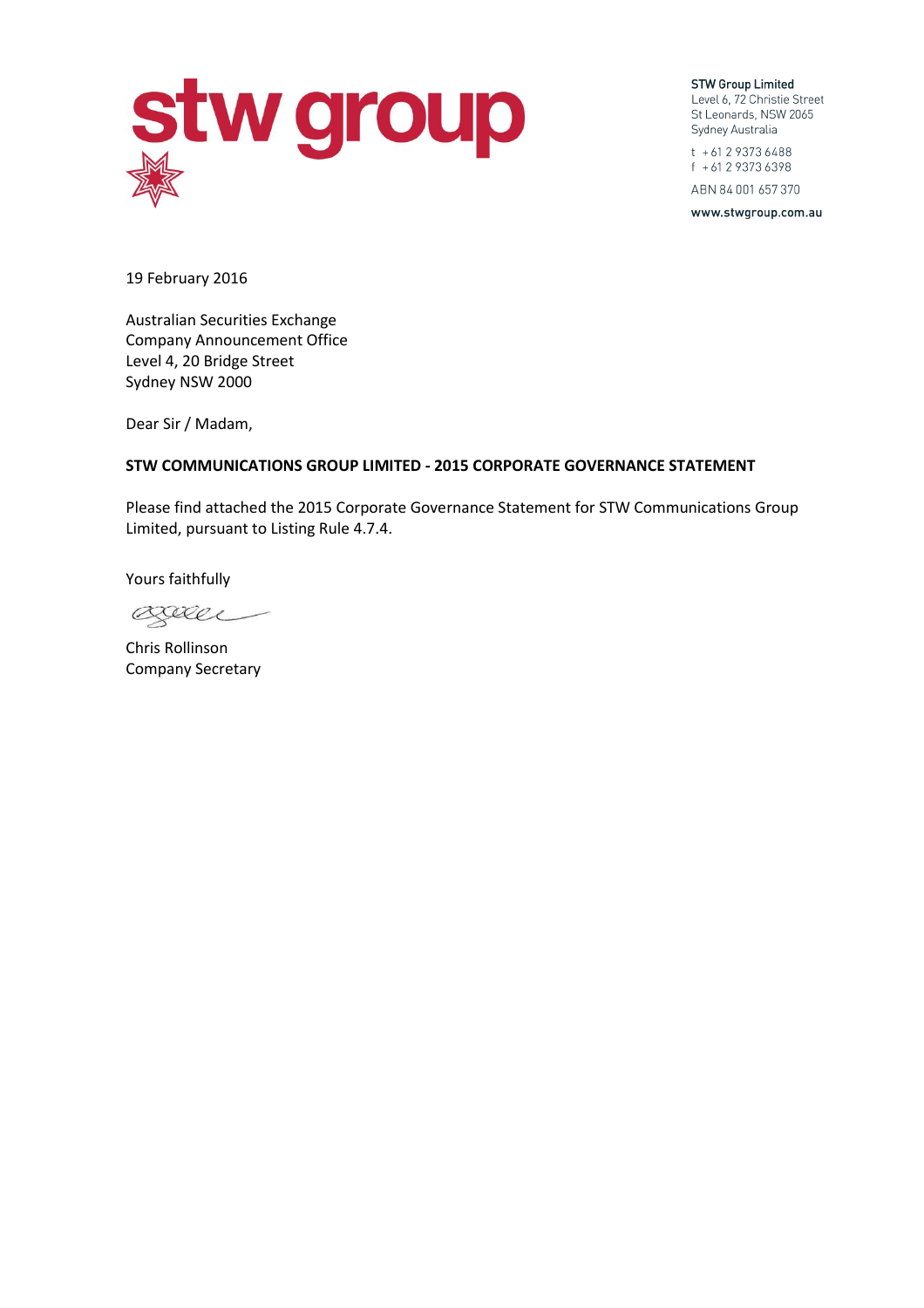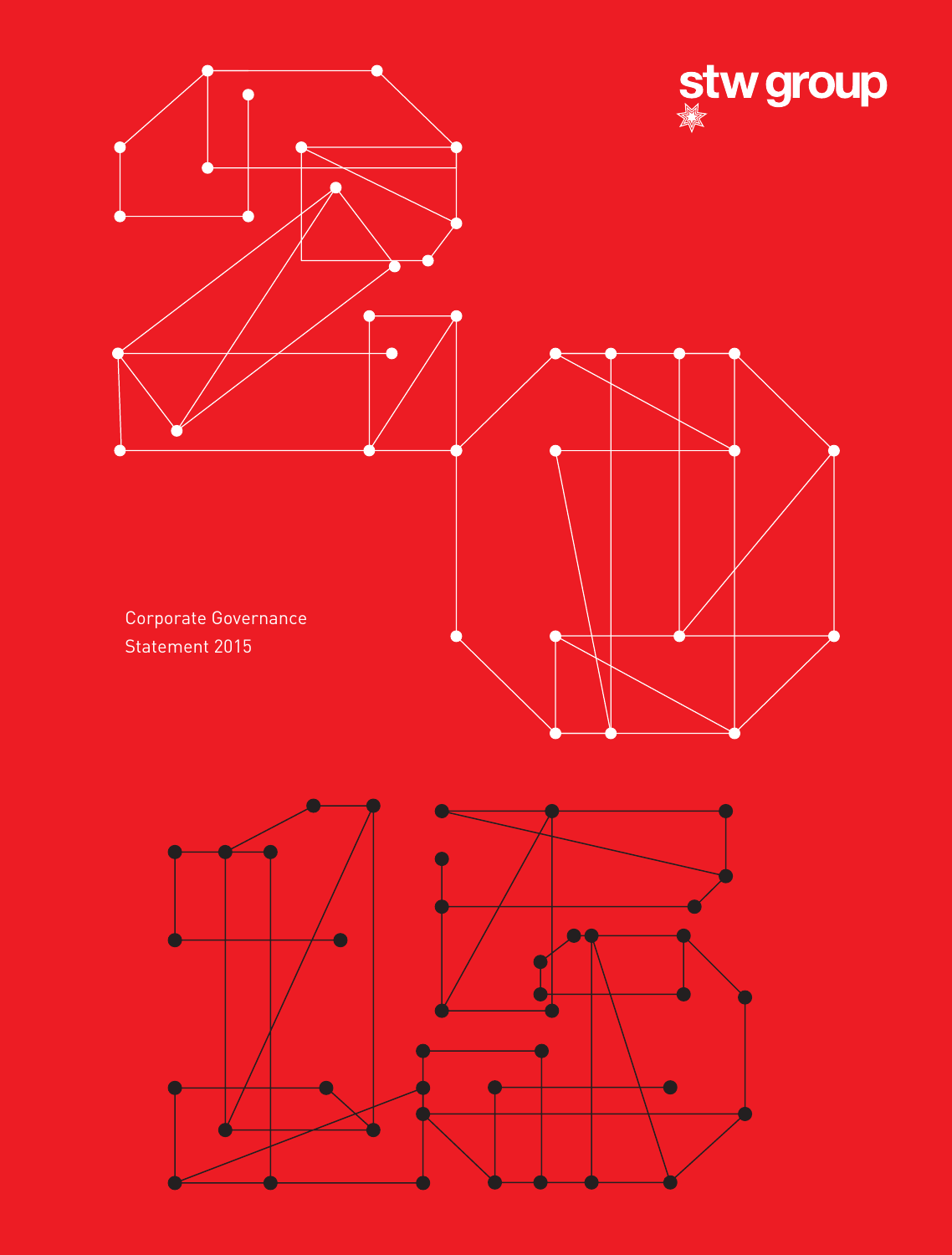# **CORPORATE GOVERNANCE STATEMENT**

# THE COMPANY'S APPROACH TO CORPORATE GOVERNANCE

The Board of the Company is responsible for the governance of the Company and its controlled entities ("the Group").

The Board and management of STW Communications Group Limited recognise their duties and obligations to stakeholders to implement and maintain a robust system of corporate governance. The Company believes that the adoption of good corporate governance adds value for stakeholders and enhances investor confidence.

A description of the Group's main corporate governance practices are set out below.

All of these practices, unless otherwise stated, were in place for the entire year. They comply with the Third Edition of the ASX Corporate Governance Council's Corporate Governance Principles and Recommendations, unless otherwise stated.

The policies are contained on the Company's website, www.stwgroup.com.au.

# PRINCIPLE 1: LAY SOLID FOUNDATIONS FOR MANAGEMENT AND OVERSIGHT

# Roles and responsibilities

The Board is accountable to shareholders for the activities and performance of the Group by overseeing the development of sustainable shareholder value within an appropriate framework of risk and regard for all stakeholder interests.

The Board has identified the key functions which it has reserved for itself. These duties include those outlined below:

- approval of business plans, budgets and financial policies;
- consideration of management recommendations on strategic business matters;
- establishment, promotion and maintenance of proper processes and controls to maintain the integrity of accounting and financial records and reporting;
- fair and responsible reward of executives, having regard to the interests of shareholders, the performance of executives, market conditions and the Company's performance;
- adoption and oversight of the establishment, promotion and maintenance of effective risk management policies and processes;
- determination and adoption of the Company's dividend policy;
- review of the Board's composition and performance;
- appointment, evaluation and remuneration of the Chief Executive Officer and approval of the appointment of the Chief Financial Officer and the Company Secretary; and
- determination of the extent of the Chief Executive Officer's delegated authority.

Full details are set out in the Board Charter, a copy of which is available on the Company's website.

The Board has established Committees to assist in carrying out its responsibilities and consider certain issues and functions in detail.

The Board Committees are discussed in Principle 2.

Board-approved policies and the Code of Conduct define the responsibilities for the day-to-day operations delegated to management, and those requiring Board approval.

## Management responsibility

The Board has delegated to the Chief Executive Officer the authority and powers necessary to implement the strategies approved by the Board and to manage the business affairs of the Company within the policies and specific delegation limits specified by the Board from time to time.

The Chief Executive Officer may make further delegation within the delegations specified by the Board and is accountable to the Board for the exercise of these delegated powers.

# Executive performance review

The performance of all executives, including the Chief Executive Officer, is reviewed annually. The evaluation of the executives involves an assessment of a range of factors including the overall performance of the Company and achievement of specific pre-determined goals.

An evaluation of the performance of the Chief Executive Officer, including setting the Chief Executive Officer's goals for the coming year and reviewing progress in achieving those goals, is facilitated by the Chairman, with ultimate oversight by the Board. The Chief Executive Officer is responsible for setting performance objectives and reviewing the performance of his direct reports.

During the reporting period, a performance evaluation for executives, including the Chief Executive Officer, took place in accordance with this process.

Further information on performance evaluation and remuneration is set out in the Remuneration Report contained within the 2015 Annual Report.

# PRINCIPLE 2: STRUCTURE THE BOARD TO ADD VALUE

# Membership of the Board

The Board comprises of Directors who possess an appropriate range of skills, experience and expertise to:

- have proper understanding of, and competence to deal with, the current and emerging issues of the business;
- exercise independent judgement;
- encourage enhanced performance of the Company; and
- effectively review and challenge the performance of management.

Directors' profiles with details of Directors' skills, experience and special expertise are contained within the 2015 Annual Report and also on the Company's website.

The Directors determine the Board's size and composition, within the limits set by the Company's Constitution, which requires the Board to comprise between three and 10 Directors. The table on page 2 summarises the current composition of the Board.

The Board has a majority of independent Directors.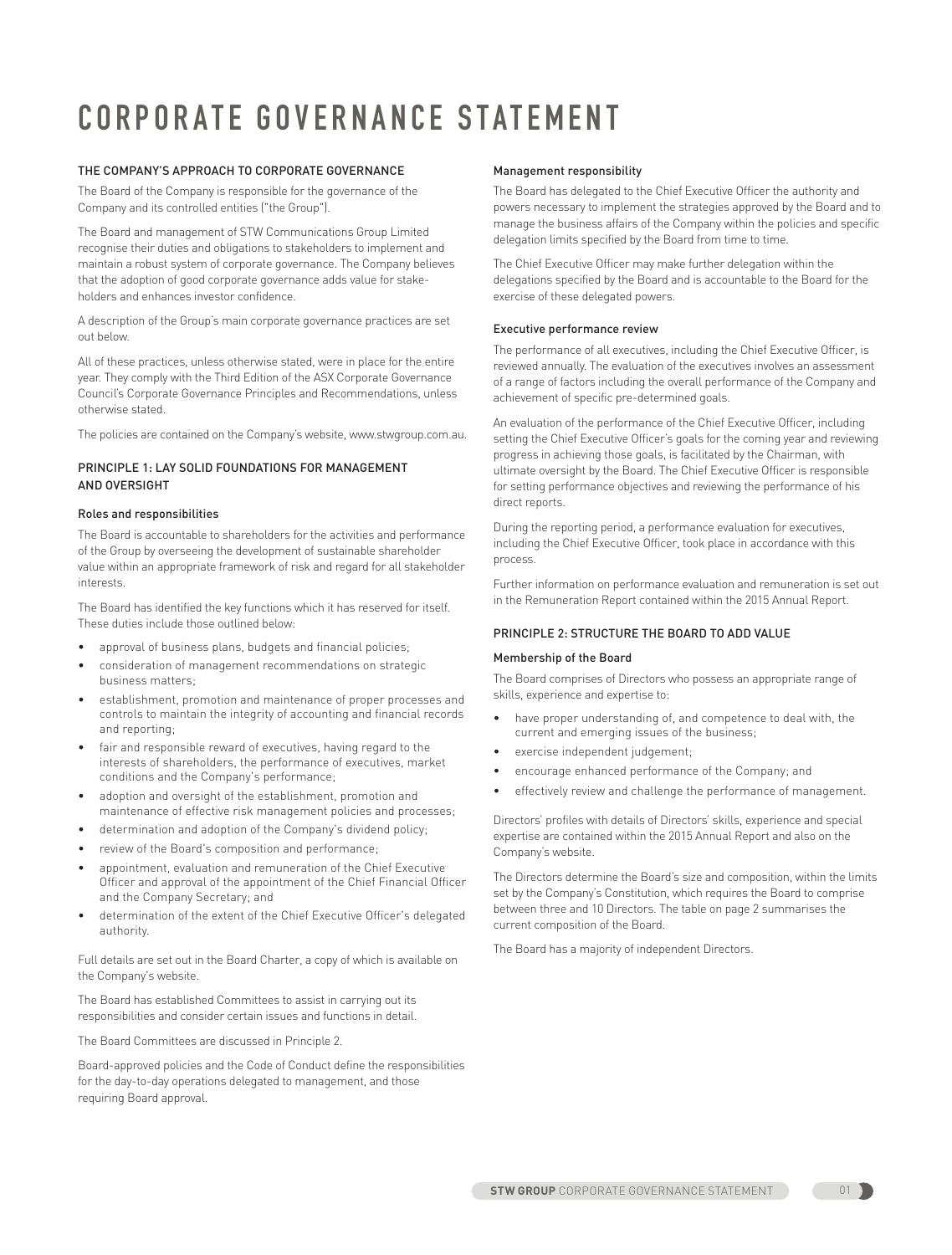| <b>Name</b>       | <b>Position</b>                                   | Independent    | Reason for non-independence                                                                       | <b>First appointed</b> | Length of service |
|-------------------|---------------------------------------------------|----------------|---------------------------------------------------------------------------------------------------|------------------------|-------------------|
| Robert Mactier    | Chairman                                          | Yes            |                                                                                                   | 2006                   | 9 years           |
| Michael Connaghan | Chief Executive Officer<br>and executive Director | No             | Chief Executive Officer                                                                           | 2008                   | 7 years           |
| Paul Richardson   | Non-executive Director                            | N <sub>0</sub> | Associated directly with a substantial<br>shareholder - Cavendish Square<br>Holdings BV (WPP plc) | 1999                   | 16 years          |
| lan Tsicalas      | Non-executive Director                            | <b>Yes</b>     | $\overline{\phantom{m}}$                                                                          | 2007                   | 8 years           |
| Graham Cubbin     | Non-executive Director                            | Yes            |                                                                                                   | 2008                   | 7 years           |
| Peter Cullinane   | Non-executive Director                            | No             | Former Chairman of a subsidiary of STW<br>Group                                                   | 2010                   | 5 years           |
| Kim Anderson      | Non-executive Director                            | Yes            | $\qquad \qquad -$                                                                                 | 2010                   | 5 years           |

## Directors' independence

All Directors, whether independent or not, are required to act in the best interests of the Company and to exercise unfettered and independent judgement.

The Board regularly considers and assesses the independence of each Director in light of the interests and information that Directors disclose. In accordance with the Corporations Act 2001, Directors are required to advise the Company of any material personal interests they have in a matter.

In assessing independence, the Board will have regard to whether the Director has any of the following relationships with the Company or another Group company:

- is a substantial shareholder of the Company or an officer of. or otherwise associated directly with, a substantial shareholder of the Company;
- is employed, or has previously been employed, in an executive capacity by the Company or another Group member, and there has not been a period of at least three years between ceasing such employment and serving on the Board;
- is a material supplier or customer of the Company or another Group member, or an officer of or otherwise associated directly or indirectly with a material supplier or customer; or
- has a material contractual relationship with the Company or a controlled entity other than as a Director of the Group.

# Role of the Chairman

The Chairman is responsible for leading the Board, ensuring Directors are properly briefed in all matters relevant to their role and responsibilities, facilitating Board discussions and managing the Board's relationship with the Company's executives. In accepting the position, the Chairman has acknowledged that it will require a significant time commitment and has confirmed that other positions will not hinder his effective performance in the role of Chairman.

The Chairman's role and responsibilities are separate from those of the Chief Executive Officer. The Chairman is the key link between the Chief Executive Officer and the other Directors and is responsible for effective collaboration between them.

## Meetings of the Board

The Chief Executive Officer, in consultation with the Chairman, establishes the meeting agendas to ensure adequate coverage of strategic, financial and material risk matters throughout the year. Executives are invited to attend Board meetings and are available for contact by Non-executive Directors between meetings.

Non-executive Directors hold a private session without any executive involvement as part of each Board meeting to discuss the operation of the Board and a range of other matters. Relevant matters arising from these meetings are shared with the full Board.

The Company Secretary is responsible for ensuring that Board procedures and policies are followed and provides advice to the Board on corporate governance and regulatory matters. All Directors have unrestricted access to the advice and services of the Company Secretary.

## Board Committees

To assist it in undertaking its duties, the Board has established the Audit and Risk Committee and the Remuneration and Nominations Committee. Each Committee has a Board approved charter setting out its corporate governance roles and responsibilities, composition, structure, membership requirements and operation. The latest charter for Committee is available on the Company's website.

The Audit and Risk Committee comprises:

- Graham Cubbin (Chair)
- Robert Mactier
- Ian Tsicalas

The Remuneration and Nominations Committee comprises:

- Ian Tsicalas (Chair)
- Graham Cubbin
- Kim Anderson

## Nomination and appointment of Directors

The Board's Remuneration and Nominations Committee recommends new Directors and manages the process for identifying and appointing those new Directors. The Remuneration and Nominations Committee's Charter is available on the Company's website.

The Committee comprises three Directors, all of whom are independent and is chaired by an independent Director. Details of these Directors' attendance at Remuneration and Nominations Committee meetings are set out in the Directors' Report contained within the 2015 Annual Report.

Recommendations for nominations of new Directors are made by the Remuneration and Nominations Committee and considered by the Board as a whole. If a new Director is appointed during the year, that person will stand for election by shareholders at the next Annual General Meeting.

Shareholders are provided with appropriate information to judge the adequacy of candidates.

The Remuneration and Nominations Committee conducts periodic assessments of the Board's competencies to determine the appropriate composition of the Board and to consider the desirable depth and range of skills and diversity required for any new Board members. The Remuneration and Nominations Committee will draw on industry contacts and, where appropriate, will engage external consultants to assist with the identification and selection of a diverse range of candidates. The Remuneration and Nominations Committee will also have regard to such criteria as independence, commercial capability, cultural fit and time availability to meet the commitment required.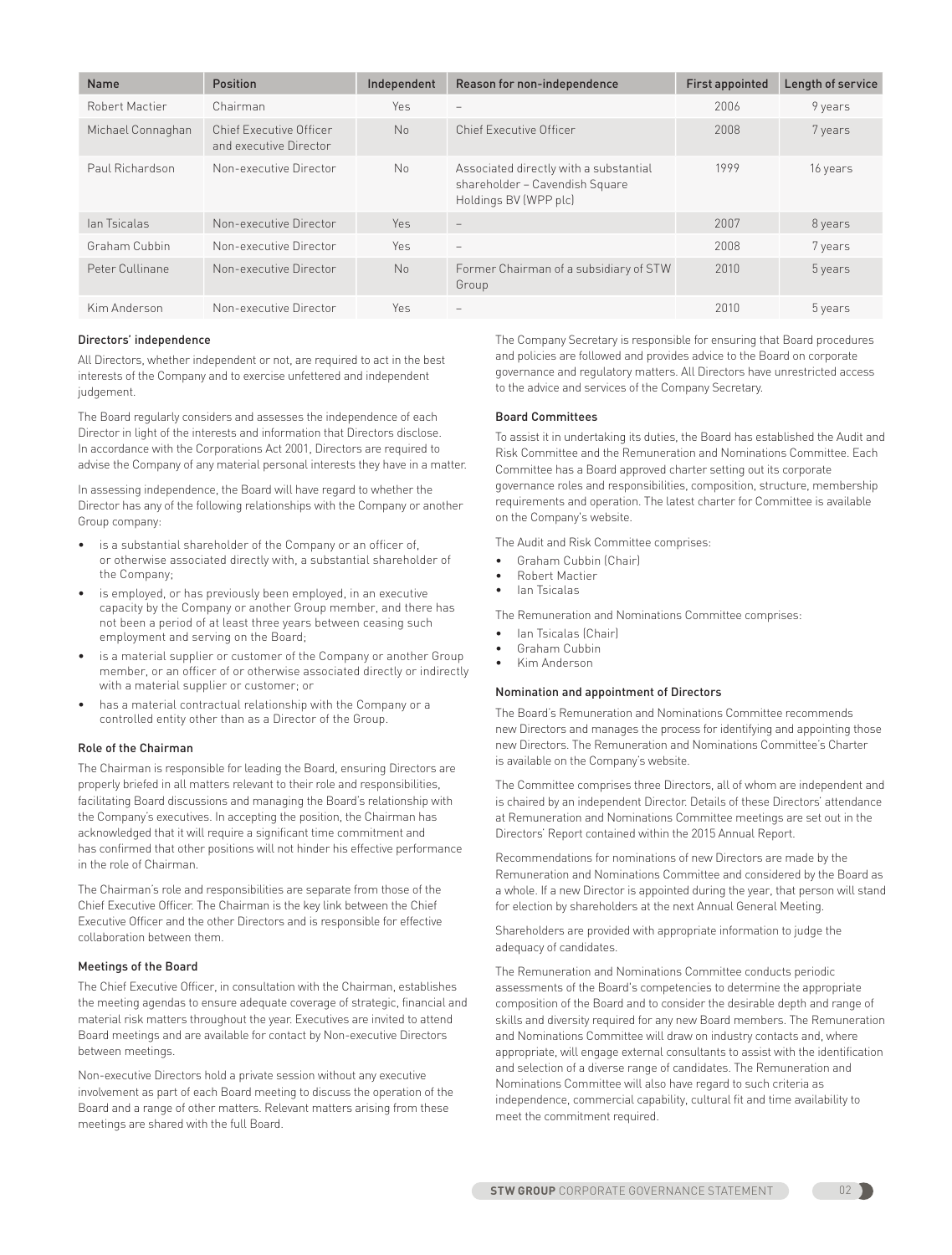# Induction

New Directors are provided with a letter of appointment setting out the Company's expectations, their responsibilities, their rights and the terms and conditions of their employment. All new Directors participate in an induction program which covers the operation of the Board and its Committees and financial, strategic, operational and risk management issues.

# Term of office

Each Non-executive Director is elected for a three year term (unless otherwise required to be re-elected earlier due to the rotational policy contained in the Company's Constitution), which is renewable for further periods on the review and approval of the other Directors, and re-election by shareholders at an Annual General Meeting.

# Retirement and re-election of Directors

The Company's Constitution provides for new Board-appointed Directors to stand for election by shareholders at the next Annual General Meeting. In addition, at each Annual General Meeting one-third of Directors, other than the Chief Executive Officer, will stand for re-election every year. An election of Directors is held at each Annual General Meeting.

## Conflicts of interest

In accordance with the Board Charter and the Corporations Act 2001, any Director with a material personal interest in a matter being discussed by the Board must declare such an interest.

Any Director who has an actual or perceived material conflict, or potential conflict, does not, at the discretion of the Board, receive any papers from the Company pertaining to the matter, or participate in any meeting to consider, or vote, on the matter giving rise to that conflict.

### Independent professional advice

Directors have a right of access to Company employees, advisors and records.

In carrying out their duties and responsibilities, Directors have access to advice and counsel from the Chairman and Company Secretary, and are able to seek independent professional advice at the Company's expense, after consultation with the Chairman.

# Review of Board performance

The Board undertakes an annual self assessment of the performance of the whole Board and Board Committees. The process involves each Director completing an interview with the Chairman, which enables Directors to raise any issues relating to the Board or a Board Committee. The results are discussed by the whole Board, where initiatives to improve or enhance Board performance and effectiveness are considered and recommended.

The Chairman assesses the performance of other individual Directors and provides feedback to them. The Chairman's own performance is assessed by the Chairman of the Remuneration and Nominations Committee.

A performance review of the Board, Board Committees and individual Directors including the Chairman was undertaken in December 2015.

# PRINCIPLE 3: PROMOTE ETHICAL AND RESPONSIBLE DECISION-MAKING

### Codes of conduct

The Board has adopted a Corporate Code of Conduct which applies to all employees of the Group and a Code of Conduct for Directors and senior executives. The Company has developed and implemented policies governing Director and employee conduct that articulate the standards of honest, ethical and law-abiding behaviour expected by the Company.

Employees are actively encouraged to bring any problems to the attention of management or the Board, including activities or behaviour which may not comply with the code of conduct, other policies in place or regulatory requirements or laws.

A copy of the Corporate Code of Conduct and Code of Conduct for Directors and senior executives is available on the Company's website.

# Share Trading Policy

The Company's Share Trading Policy concerning trading in Company securities allows Directors and executives to deal in STW Group securities during the one month period beginning at the close of trading on the day after the Company:

- announces its half-yearly results to the ASX;
- announces its full-year results to the ASX; and
- holds its Annual General Meeting.

All Directors and employees are prohibited from trading in STW Group securities at any time if they possess price-sensitive information not available to the market and which could, reasonably, be expected to influence the market.

Directors and senior management must give the Chairman and Company Secretary prior notice of any proposed dealing in STW Group securities. The ASX, and all other Directors, are notified of any transactions by a Director in Company securities. Each Director has an agreement to provide information to enable notification to the ASX of any share transaction within three business days.

The Share Trading Policy is available on the Company's website.

#### Diversity Policy and objectives

The Board is committed to promoting a corporate culture that embraces diversity across the organisation.

The Board has adopted a Diversity Policy, available on the Company's website. The Diversity Policy requires the Board to establish measurable objectives for achieving gender diversity, and for the Board to assess annually both the objectives and progress in achieving them.

The Remuneration and Nominations Committee is responsible for the regular review of and reporting on the relative proportion of women employed at all levels of the Company and regular review of and reporting on the measurable objectives set on an annual basis.

In 2013, STW's Diversity Council was established to ensure ongoing focus on, and promotion of, workplace diversity. The Council is chaired by the Chief Executive Officer and includes a range of executives from STW businesses in Australia and New Zealand. The Council is responsible for the implementation of STW's strategy, systems, processes and programs around gender diversity.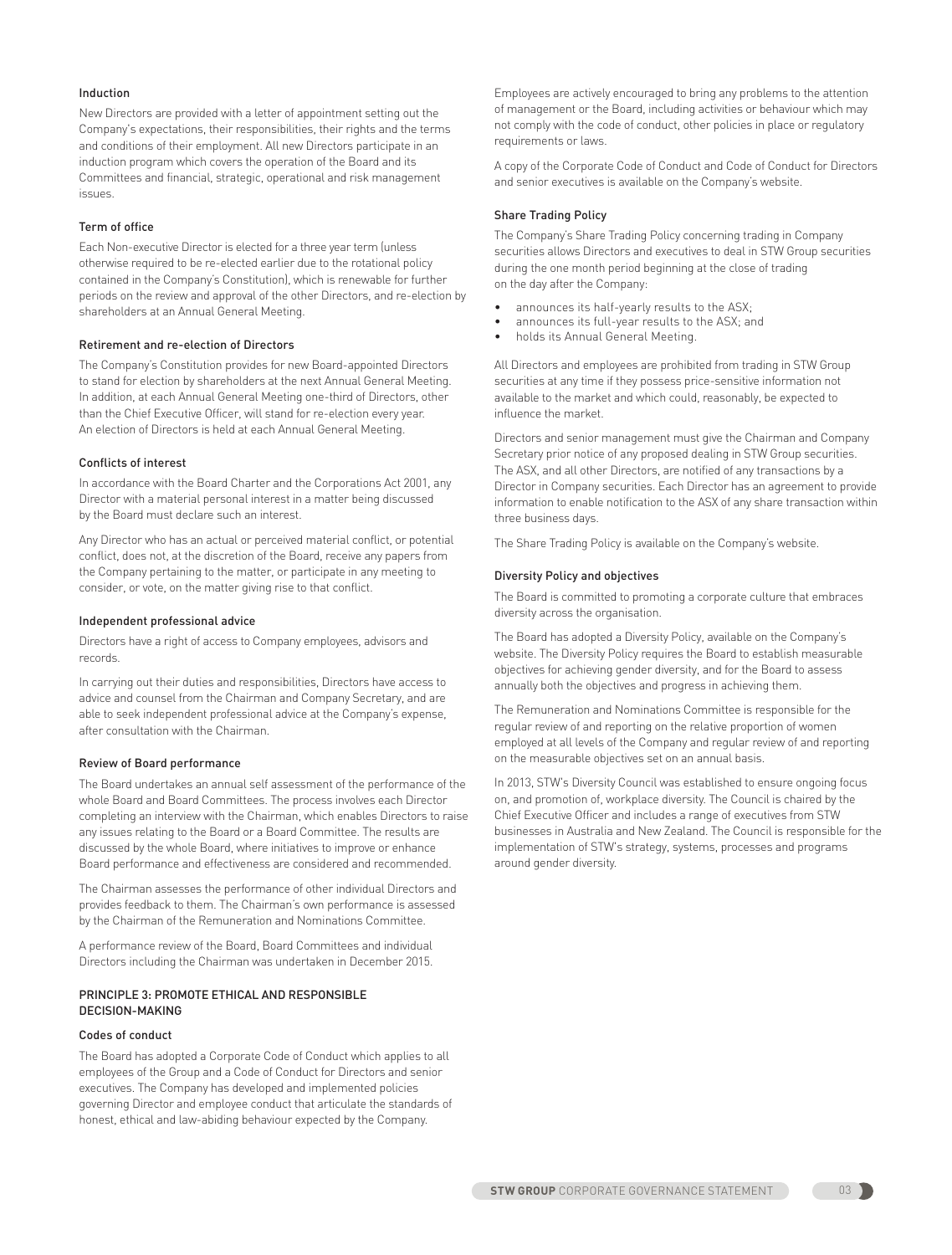# Diversity progress in 2015

The Board commits to measurable diversity objectives each year. In 2015, these included:

| <b>Objective</b>                                                                                                     | Initiative / Outcome                                                                                                                                                                                                                                                                                                                                                                                                                                                                                                                                                                                                                                                                                                                                                                                                                                                                                                                                                                                                                                                                                                                             |  |  |
|----------------------------------------------------------------------------------------------------------------------|--------------------------------------------------------------------------------------------------------------------------------------------------------------------------------------------------------------------------------------------------------------------------------------------------------------------------------------------------------------------------------------------------------------------------------------------------------------------------------------------------------------------------------------------------------------------------------------------------------------------------------------------------------------------------------------------------------------------------------------------------------------------------------------------------------------------------------------------------------------------------------------------------------------------------------------------------------------------------------------------------------------------------------------------------------------------------------------------------------------------------------------------------|--|--|
| Build awareness of gender<br>diversity and set it as a key<br>business priority                                      | In 2015 a web-based training program for executives was developed based on the 2014 unconscious<br>bias training pilot. The purpose of this program is to raise awareness of unconscious bias and its<br>impact on workplace decisions and outcomes.                                                                                                                                                                                                                                                                                                                                                                                                                                                                                                                                                                                                                                                                                                                                                                                                                                                                                             |  |  |
| Increase representation of women<br>in management positions                                                          | STW and Group companies are undertaking a broad range of ongoing initiatives under the Diversity<br>Council to continue to identify and promote the development of talented women and increase the<br>gender diversity of the pipeline of potential successors for senior leadership roles including:<br>STW Women in Leadership Group established in 2012 with the objective to address key female<br>$\bullet$<br>centric development areas and devise initiatives to help all STW Group companies recruit and<br>retain the best female talent in our industry. In 2015, STW Women in Leadership held functions in<br>Melbourne and Sydney attended by more than 150 women; and<br>STW High Performer program fast tracks the careers of future leaders of the business. The<br>$\bullet$<br>program allows for the identification and development of employees with the ability, commitment<br>and motivation to rise to senior positions. In 2015, 68% of the participants in the STW High<br>Performer program were female compared to 55% in 2014.<br>Overall, women in senior management roles in 2015 was 35%, compared to 33% in 2014. |  |  |
| Create an environment for women<br>to network and mentor each other<br>to progress their careers within<br>the Group | A female mentoring program was launched in March 2013. The program provides selected female<br>employees with the opportunity to learn from senior managers within the Group, and ensures they<br>have the tools and networks needed to reach more senior positions right across the STW Group.<br>During 2015, 52 women (26 mentors and 26 mentees) were involved in the mentoring program.<br>In addition to the mentoring program in 2015, early development of a sponsorship program for<br>identifying and promoting talented female executives was developed for completion and execution<br>during 2016.                                                                                                                                                                                                                                                                                                                                                                                                                                                                                                                                  |  |  |

## Gender diversity outcomes

In 2015, the Group maintained the proportion of female employees occupying management and leadership positions. However, our efforts are focused on ensuring the broader environment to support diversity, rather than achieving set quotas or targets.

#### Workplace gender equality

Under the Workplace Gender Equality Act 2012, the Company is required to lodge an annual public report with the Workplace Gender Equality Agency. The Company's 2014-15 report has been lodged with the Agency and a copy of the report can be accessed on the Company's website.

The levels of gender diversity as at 31 December 2015 are set out below and will be reflected in the 2015-16 annual public report lodgement to the Workplace Gender Equality Agency:

|                   | 31 December 2015 |        | 31 December 2014 |        |  |
|-------------------|------------------|--------|------------------|--------|--|
| Role              | Male             | Female | Male             | Female |  |
| Board             | 86%              | 14%    | 86%              | 14%    |  |
| Senior Management | 65%              | 35%    | 67%              | 33%    |  |
| Management        | 49%              | 51%    | 52%              | 48%    |  |
| Non-management    | 42%              | 58%    | 47%              | 53%    |  |

# PRINCIPLE 4: SAFEGUARD INTEGRITY IN FINANCIAL REPORTING

## Audit and Risk Committee

The Board has the responsibility to ensure truthful and factual presentation of the Company's financial position. The Board has established the Audit and Risk Committee to oversee the structure and management systems that ensure the integrity of the Company's financial reporting.

The Audit and Risk Committee consists of the following Non-executive Directors:

- Graham Cubbin (Chair)
- Robert Mactier
- Ian Tsicalas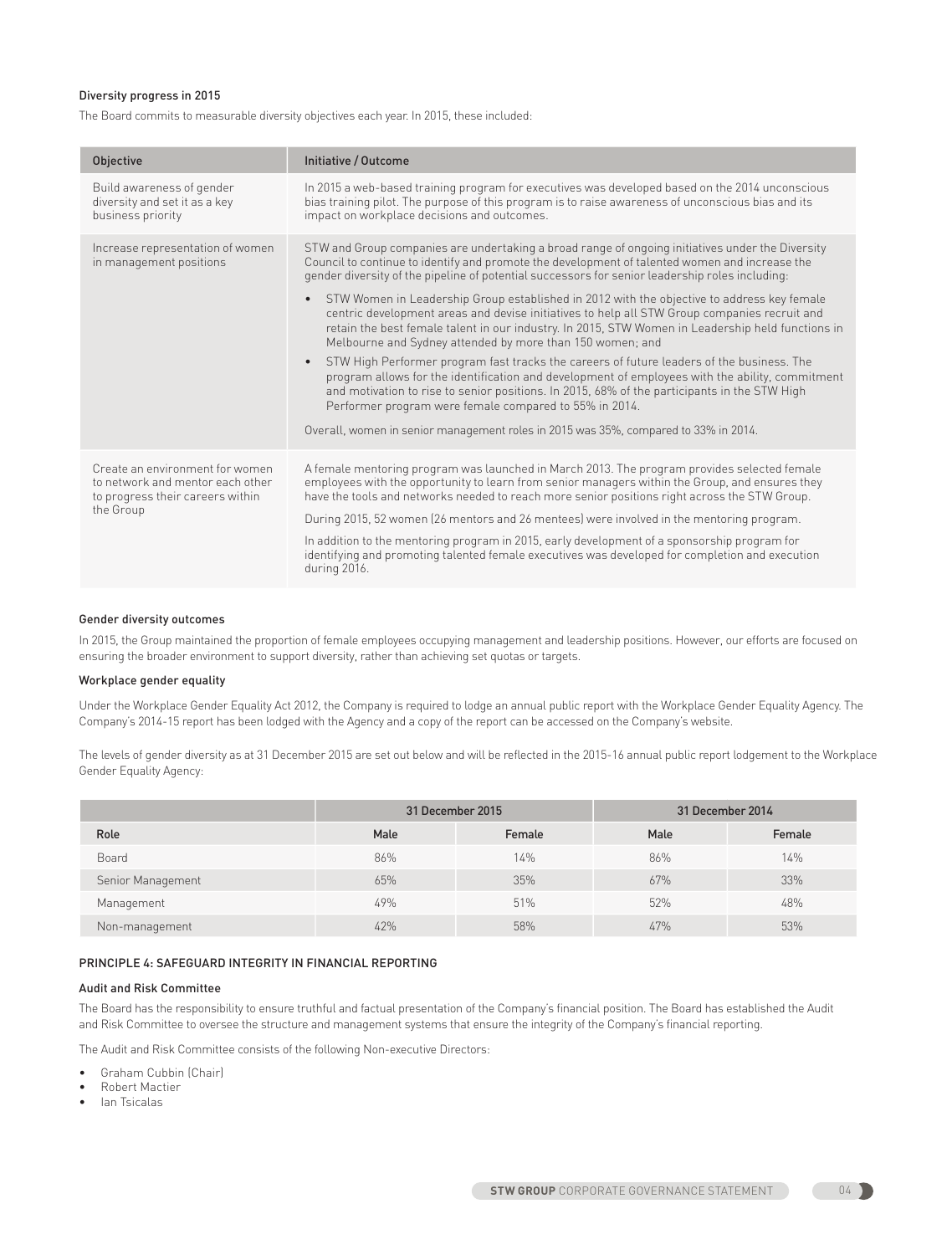The Audit and Risk Committee consists only of Non-executive Directors, with a majority of independent Directors. The Chairman of the Board cannot chair the Audit and Risk Committee. Committee members have financial expertise and understand the industries in which the Company operates. The details of the members' qualifications are set out within the 2015 Annual Report.

The Committee meets at least three times per year, and during 2015 met five times. An agenda is prepared, and papers circulated to Committee members, before each meeting. The Company's external auditor attends Committee meetings, with management attending at the Committee Chairman's invitation.

The main responsibilities of the Committee are to:

- review, assess and approve the half-year financial report, the fullyear financial report and all other financial information published by the Company or released to the market;
- oversee the effective operation of the risk management framework;
- review the independence of the external auditor, including the nature and level of non-audit services provided, and report on this issue to the full Board;
- recommend to the Board the appointment, removal and remuneration of the external auditor, review the terms of their engagement and the scope and quality of the audit and assess performance; and
- report to the Board on matters relevant to the Committee's role and responsibilities.

In fulfilling its responsibilities, the Audit and Risk Committee:

- receives regular reports from management and external auditor;
- meets with the external auditor at least twice a year, or more frequently if necessary;
- reviews the processes the Chief Executive Officer and Chief Financial Officer have in place to support their certifications to the Board;
- reviews any significant disagreements between the auditor and management irrespective of whether they have been resolved;
- meets at least twice a year separately with the external auditor without executive Directors or management present; and
- provides the external auditor with a clear line of direct communication at any time to either the Chair of the Audit and Risk Committee or the Chairman of the Board.

The Audit and Risk Committee has authority, within the scope of its responsibilities, to seek any information it requires from any executive or external party.

The Audit and Risk Committee's Charter is available on the Company's website.

## Assurance

In respect of the financial report for the year ended 31 December 2015, the Board has received formal assurance from the Chief Executive Officer and Chief Financial Officer that:

- the Group's financial reports present a true and fair view, in all material respects, of the Group's financial condition and performance; and
- the risk management and internal control systems are sound and operating effectively, in all material respects.

This assurance forms part of the process by which the Board determines the effectiveness of its risk management and internal control systems in relation to financial reporting risks.

#### Independent external auditor

The Company and Audit and Risk Committee policy is to appoint external auditor who clearly demonstrate quality and independence.

The performance of the external auditor is reviewed annually and applications

for tender of external audit services are requested as deemed appropriate, taking into consideration assessment of performance, existing value and tender costs.

The Company's independent external auditor is Deloitte Touche Tohmatsu ("Deloitte"). The appointment of Deloitte was ratified by members at the Annual General Meeting held on 18 May 2007. The external auditor will be required to rotate the lead engagement partner assigned to the Company every five years.

The external auditor will attend the Annual General Meeting and be available to answer shareholder questions about the conduct of the audit and the preparation and content of the audit report.

## PRINCIPLE 5: MAKE TIMELY AND BALANCED DISCLOSURE

The Company has written policies and procedures on information disclosure that focus on continuous disclosure of any information concerning the Group that a reasonable person would expect to have a material effect on the price of the Company's securities.

The Company Secretary has been nominated as the person responsible for communications with the ASX. This role includes responsibility for ensuring compliance with the continuous disclosure requirements in the ASX Listing Rules and overseeing and co-ordinating information disclosure to the ASX, the media and the public.

The Board has approved and implemented a Market Disclosure Protocol. The protocol is designed to ensure compliance with the Corporations Act 2001 and ASX Listing Rules continuous disclosure requirements. The Company has a Market Disclosure Committee which is responsible for:

- making decisions on what should be disclosed publicly under the Market Disclosure Protocol;
- maintaining a watching brief on information; and
- ensuring disclosure is made in a timely and efficient manner.

The Market Disclosure Protocol is available on the Company's website.

## PRINCIPLE 6: RESPECT THE RIGHTS OF SHAREHOLDERS

#### Shareholder communication

The Company is committed to providing regular communication to shareholders and other investors so that they have all available information reasonably required to make informed assessments of the Company's strategy, operations and financial performance.

All information disclosed to the ASX is posted on the Company's website as soon as it is disclosed to the ASX. When analysts are briefed on aspects of the Group's operations, the material used in the presentation is released to the ASX and posted on the Company's website.

The Company also publishes half-yearly and annual reports, announcements, media releases and other information on its website.

The Company's website contains all recent announcements, presentations, past and current reports to shareholders, notices of meeting and archived webcasts of general meetings and investor presentations.

Internet webcasting is provided for market briefings to encourage participation from all stakeholders regardless of their location. Where practical, the Company maintains a record of issues discussed at group or one-on-one briefings with investors and analysts, including a list of who was present and the time and place of meeting. Half-yearly and annual reports are provided to shareholders other than those who have requested not to receive a copy.

Shareholders may elect to receive all Company reports electronically.